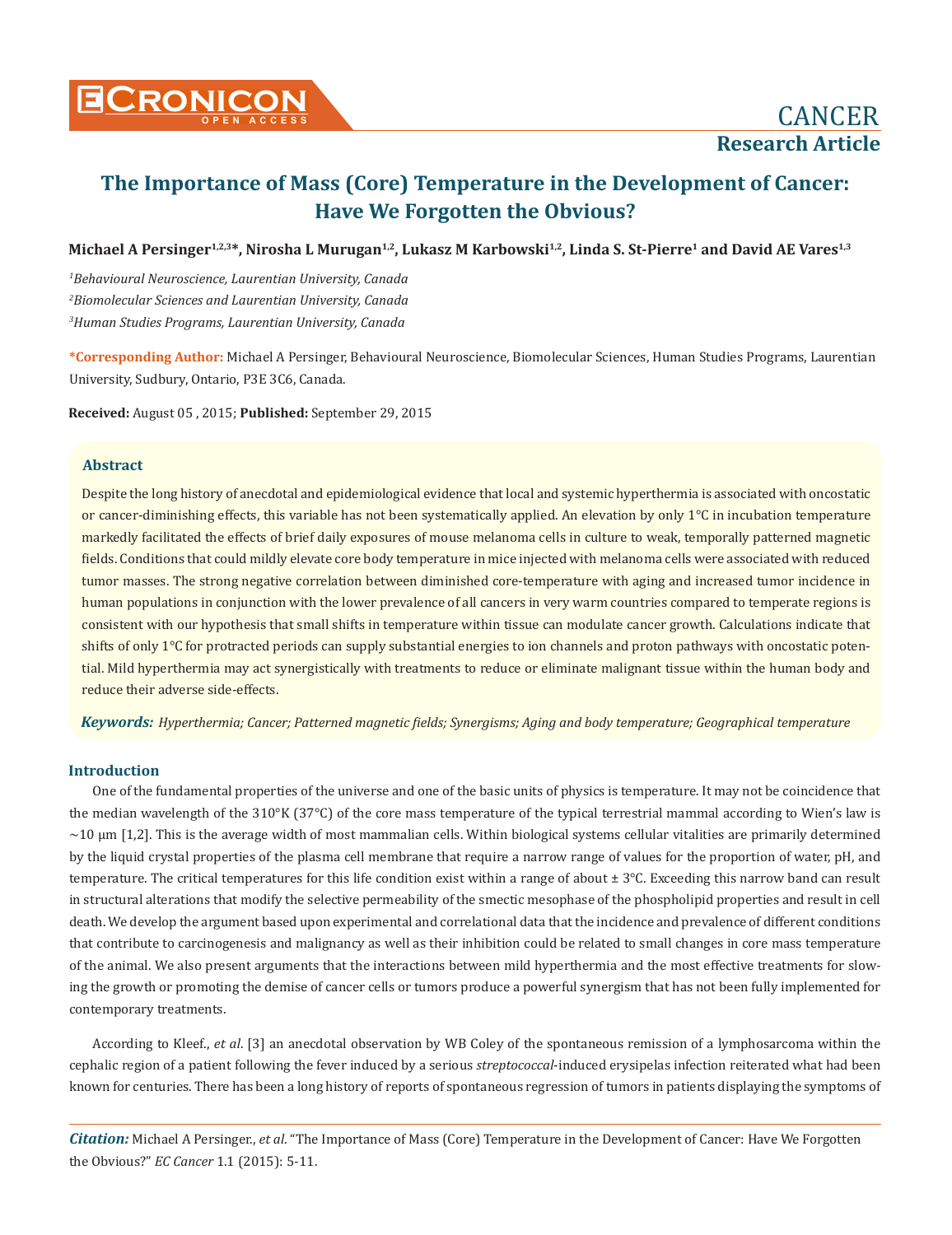6

malaria, tuberculosis, influenza and small pox when accompanied by fever. In fact the "missing fever" during ontogeny was considered by many physicians living in the late  $19<sup>th</sup>$  century and early  $20<sup>th</sup>$  century to be an important factor for predicting the development of cancer. Individuals who never experienced fever induced by infections were between 3 and 46 times more likely to develop cancer. Although a recent study by Cooper., *et al.* [4] did not support this link with adult leukemia one must remember that the prevalence of protracted fevers became less frequent in  $20<sup>th</sup>$  century civilization because of the wide spread use of antipyretic analgesic compounds such as acetyl salicylic acid.

Van der Zee [5] reviewed the employment of heating of patients who had been diagnosed with cancer. He reported that randomized trials showed that patients treated with irradiation and hyperthermia exhibited twice the improvement (68%) compared to irradiation only (34%). The typical tumor-debilitating whole-body temperatures are between 39 $\degree$ C and  $\sim$ 40 $\degree$ C. Regional heating resulting in temperatures of ~43°C for two hours could also be tolerated and effective. Hildebrandt., *et al*. [6] indicated that core temperatures of between 41.8°C and 42.2°C maintained through radiant heat for 1 hr can be effective. The interaction between chemotherapeutic drugs such as cyclophosphamide and ifosfamide and platinum compounds are related linearly to their enhanced cytotoxic effects when temperatures were increased from 37°C to 40.5°C. However there is a limit in terms of both physiological tolerance and the induction of the family of heat shock proteins (HSPs) such as HSP 27 and HSP 70 which can inhibit hyperthermic cell death under certain conditions. The optimal treatment would involve a combination of treatment and mild hyperthermia where such protective features ("thermotolerance") as well as the reduced blood flow in tumors that can occur at temperatures above  $42^{\circ}C$  [6] would not be elicited.

#### **Cell Line Research**

The standard experimental model for exploring the intricate processes involved with the development of aberrant proliferative capacities and the molecular mechanisms that mediate these potentially deadly effects upon the host organism involves the isolated cell line. In modern biomolecular and cell biology laboratories an elaborate technology of incubators has been developed to maintain ambient temperature within a very narrow range around 37°C. Such constancy may facilitate control of chemical reactions but it does not reflect the realistic variability of living systems. Even within the homeothermic mammal local temperatures can range over at least 10°C. The fibroblast-rich boundary, the skin, is one relatively tonic hypothermic example.

In the pursuit of developing novel treatments that affect only malignant cells but not normal cells we found that exposures for only 1 hour per day for 5 days to 1 to 5 microTesla physiologically-patterned magnetic fields reduced cell growth of human and mouse cancer lines from a variety of sources by about 25% to 35% [7,8]. Normal cells were not affected. One effective pattern, known as the "Thomas pulse" or "decelerating frequency-modulated pattern" is known to produce marked analgesia in rodents [9], invertebrates [10], and human volunteers [11]. While investigating the effects of this class of weak, physiologically-patterned magnetic fields upon cell growth of malignant and non-malignant cells we noted that the mouse melanoma (B16) cells maintained at 38.5°C compared to the usual 37.5°C incubator environment displayed much greater cellular dropout when this weak, patterned magnetic field was presented compared to when it was not. This difference of only 1°C did not affect the growth rate of melanoma cells exposed to sham field conditions.

The surprising and very promising effect is shown in Figure 1. Each of the eight points in Figure 1 refers to the results of triplicates of experiments. This shows the decrease in growth of cells exposed for either 1 hr, 6.5 hr, 12 hr or 24 hr per day within the incubator to the frequency-modulated (Thomas) pattern with 3.25 point durations. The 3.25 ms refers to the duration each of the numbers between 0 and 257 (-5 to + 5V) that compose the pattern was presented to the three sets of solenoids oriented in the three spatial planes that generated the magnetic fields to which the plates (stacks of six) of B16-BL6 mouse melanoma cells were exposed. The technique is the same as the one we have been using hundreds of times over the last four years. However we had always adhered to the standard protocol of incubator temperatures set at 37°C with 5% CO<sub>2</sub>. All cells were harvested at traditional times and counted by our standard Trypan blue hemocytometer counting protocol [7].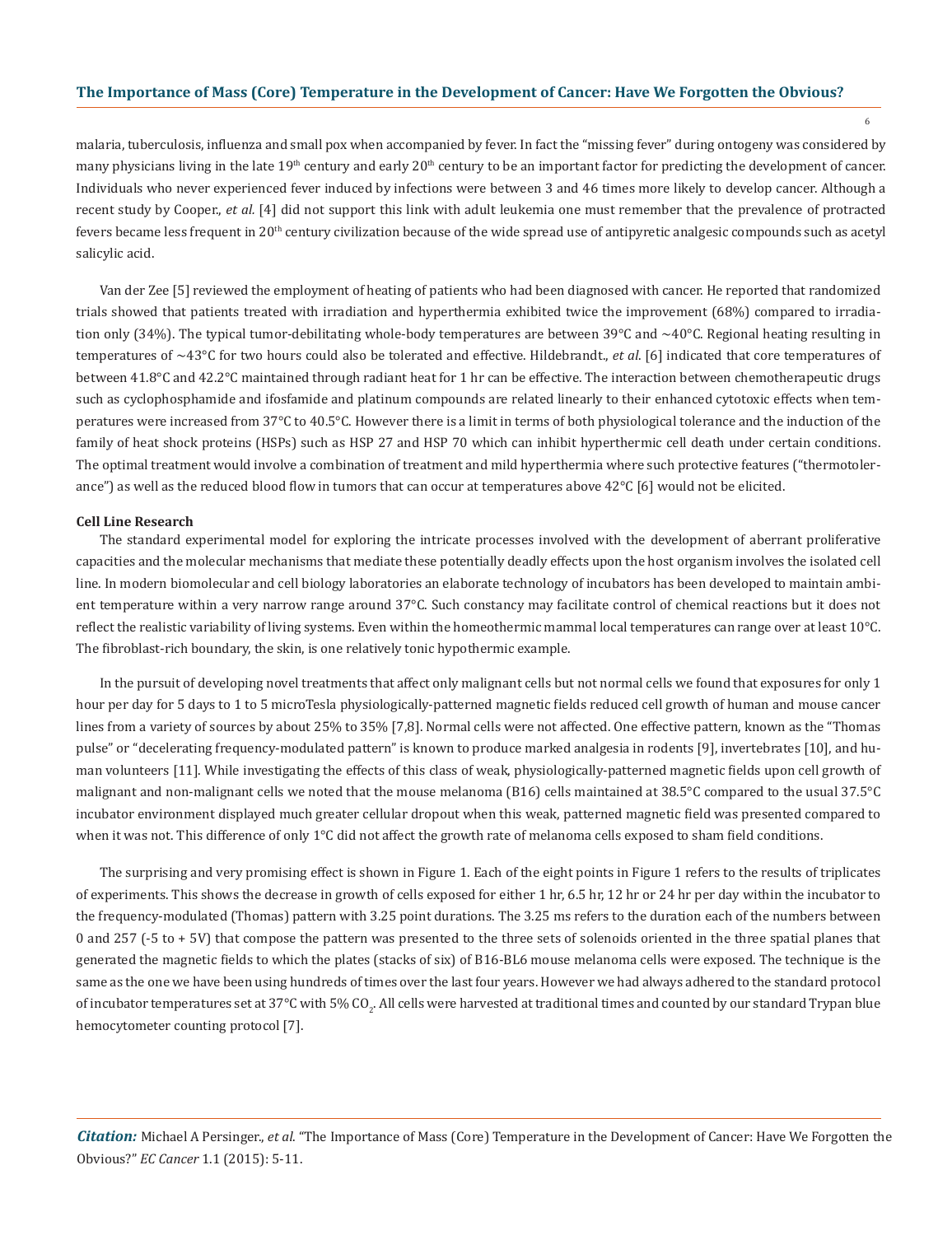7



*Figure 1: Decrease in growth rate of melanoma cells (relative to sham field-exposed cells) maintained within either typical (37.5°C) incubator temperatures or 38.5°C temperatures while being exposed daily for either 1 hr, 6.5 hr, 12 hr or continually (24 hr) to a weak, temporally patterned magnetic field.*

When the cells were incubated at 37.5°C over the 5 days the dropout of about 25% compared to sham field-exposed cells was evident by the fifth day. This was typical of previous experiments. As noted by Buckner [8] the effect was largest with 1 hr daily exposures and did not increase with greater durations per day. However by increasing the temperature to 38.5°C (ΔT = 1°C) and exposure duration to 6.5 hr an additional 25% drop out (~50% total) occurred. The drop out almost doubled for the one-hour exposures and was more than doubled for the 6.5 hr of daily magnetic field pattern exposures.

#### **Application to Mouse Tumor Research**

The usual procedure for contemporary oncology research is to apply an effective treatment for cells lines to mice to discern if it has potential utility for human treatment. Our research group [12] had found that C57 mice injected subcutaneously with B16-BL6 melanoma cells and exposed for 3 hr per night for about three weeks to the same patterned magnetic field that reduced the proliferation within the cell lines maintained in incubators also showed a marked reduction in the terminal tumor masses. The reduction has ranged from 50% to 95%.

However there is usually at least one mouse within a cage of 4 mice that had a much smaller tumor than the other three mice regardless if the group had been exposed to the experimental treatment or to sham field conditions. Behaviorally the mouse with the smallest tumor was the most dominant one in the cage as well as the most active member of the group. In six different experiments involving 80, C57 mice we measured dominance behaviourally. The mouse that emerged first from the group of 4 mice to investigate (and usually to initiate agonistic behaviours with) a novel mouse has been shown to be reliably dominant. In some experiments the effect accommodated more than 50% of the variance. The mean and standard deviation for tumor weights before the endpoint (determined by the first mouse of a group that showed ambulatory dysfunction due to the size of the tumor) was reached for the non-dominant mice was 2.47g and 1.28g while these values for the dominant mice were  $0.87g$  and  $0.49g$ . The difference was very robust [F (1,78) = 29.36, p < 001].

There are older studies [13] that indicate that core-body temperatures in rodents are increased by a fraction of a degree in dominant rats that are also more active and consume more food and water. Dominant rodents in a group often show higher levels of circulating corticosterone and ACTH which can contribute to elevated core body temperatures [14]. According to our hypothesis, the reduced tumor size would be coupled to their higher core body temperatures.

#### **Human Populations: Aging and Metabolism**

From a very large (millions) population perspective one would expect that the diminished metabolism associated with ontogeny should be conspicuous, particularly in females subsequent to menopause, when metabolism-coupled chemistry is markedly altered. If slight elevations of mass temperature inhibit cancer growth as noted in our cell line experiments, then the age increment where the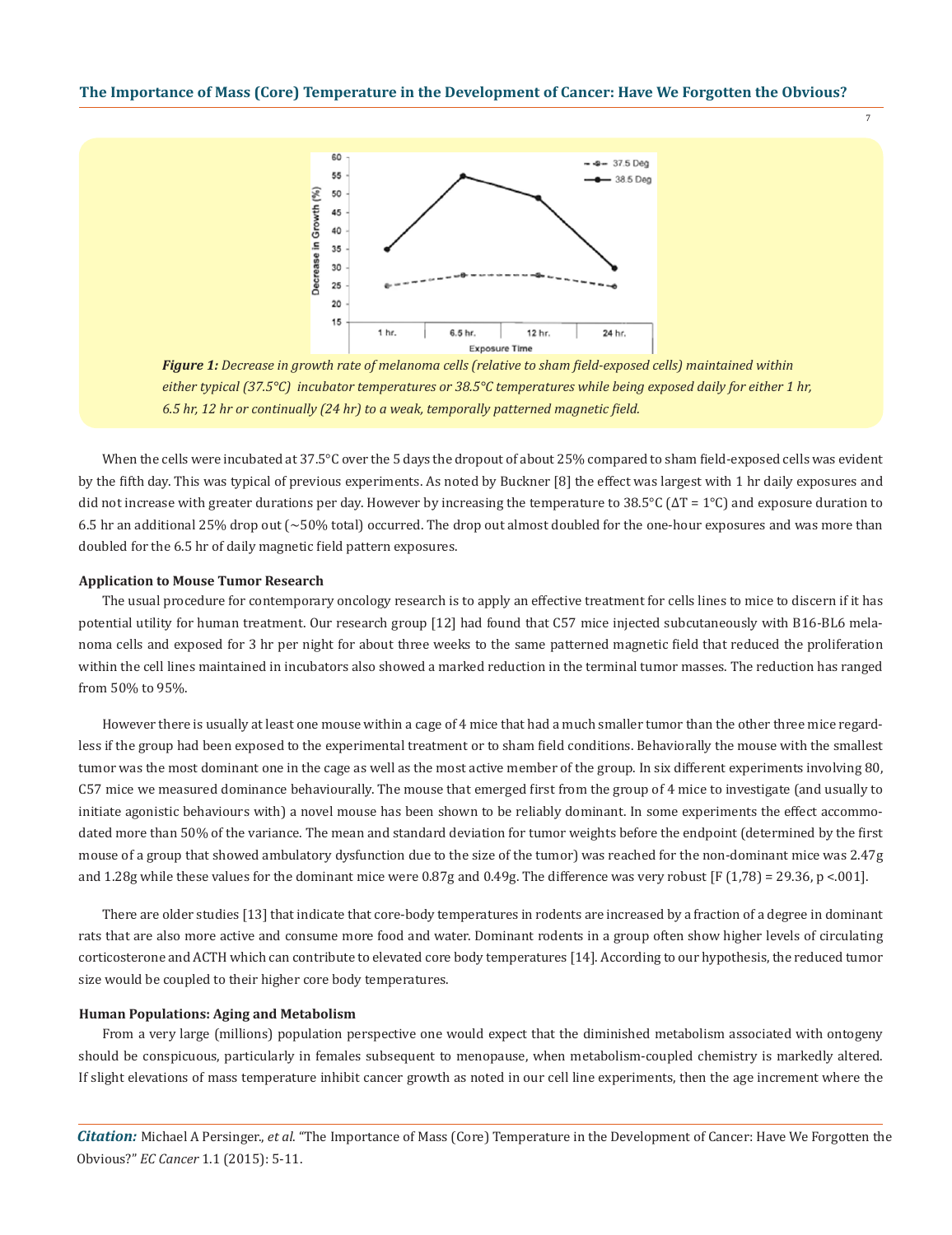inflection occurs for decreased core temperature should be similar to the inflection increment when all cancers increase. Although inclusion of "all" cancers may appear to be simplistic or erroneous, there is strong electrophysiological data that cancer cells, regardless of type, generally share a similar (hypopolarized) range in resting plasma membrane potential compared to non-malignant cells [15].

8

There is support for this supposition that is replete within the scientific literature but may have been subjected to alternative interpretations. When the age-specific cancer incidences (normalizing to peak) for 16 major types of cancer per decade of age from 30-39 years, 40-49 years, etc. to 80+ years were quantified from the graph of Pompei and Wilson [16] and correlated with the median values for core body temperature (°F) per decade for men and women combined [17], the inverse association was clearly evident. The results are shown in Figure 2. The statistically significant  $(p = 0.001)$  Pearson correlation between the standardized cancer measures and mean core body temperatures per decade was  $r = -0.97$  (males  $= -0.94$ , females  $= -0.94$ ). The Spearman rho value was  $-0.94$ .



*Figure 2: Scattergram of the association between core body temperature in degree F per decade and standardized cancer incidence per decade.*

Obviously correlation, even one this strong, does not prove causation from the perspective of biological mechanism. However in some disciplines, such as epidemiology, such reliable strong correlations that are not due to confounding variables, that exhibit no obvious source of other variance, and that involve a feasible mechanism can be considered "causal".

#### **Small Temperature Shifts Have Powerful Potential**

Although the shift of core temperature over age span might be considered very small  $({\sim}0.4^{\circ}F, 0.22^{\circ}C)$ , it is important to emphasize that temperature within the body is not homogenous. According to Lawson., *et al.* [2] the normal range in oral temperature is 97.7°F to 99.5°F (36.5°C to 37.5°C) which represents the whole body. On the other hand the thyroid's temperature can be typically 104°F (40°C) while the internal mammary artery would more typically approximate 90°F (33.2°C). This "normal range" does not accommodate the anomalous relative hyperthermia that could follow local vascular anomalies and chronic inflammations due to infections or injuries or hypothermia from vascular insufficiency or modified perfusion rates.

A difference of only 1 deg C at 37°C involves remarkable intrinsic energy that is available to molecules within a cell. The difference in energy between 37°C and 38°C (310°K, 311°K) when multiplied by the Boltzmann constant (1.38•10<sup>-23</sup> Joules per molecule) is 1.5•10<sup>-23</sup> J. This is equivalent to  $0.9 \cdot 10^{-4}$  V (by dividing Joules by the unit charge  $1.6 \cdot 10^{-19}$  A $\cdot$ s). Because the opening of a prototypical ion channel involves about  $3*10<sup>-7</sup>$  V, this additional energy from an increase of 1°C could involve about 300 channels. Over a period of 6.5 hours (the maximum peak we measured in the cell lines exposed to the Thomas pulse magnetic field, Figure 1) that could involve up to  $10^{\circ}$  to  $10^7$ channels being affected. The typical numbers of ion channels within the plasma cell membrane of mouse melanoma cells is in the order of 10<sup>6</sup> channels. Recently Buckner., *et al*. [18] showed that the Thomas pattern magnetic field selectively influenced T-type calcium channels. Consequently if a 1°C increase in incubation temperature supplied sufficient channel energy to increase the T-channel effects the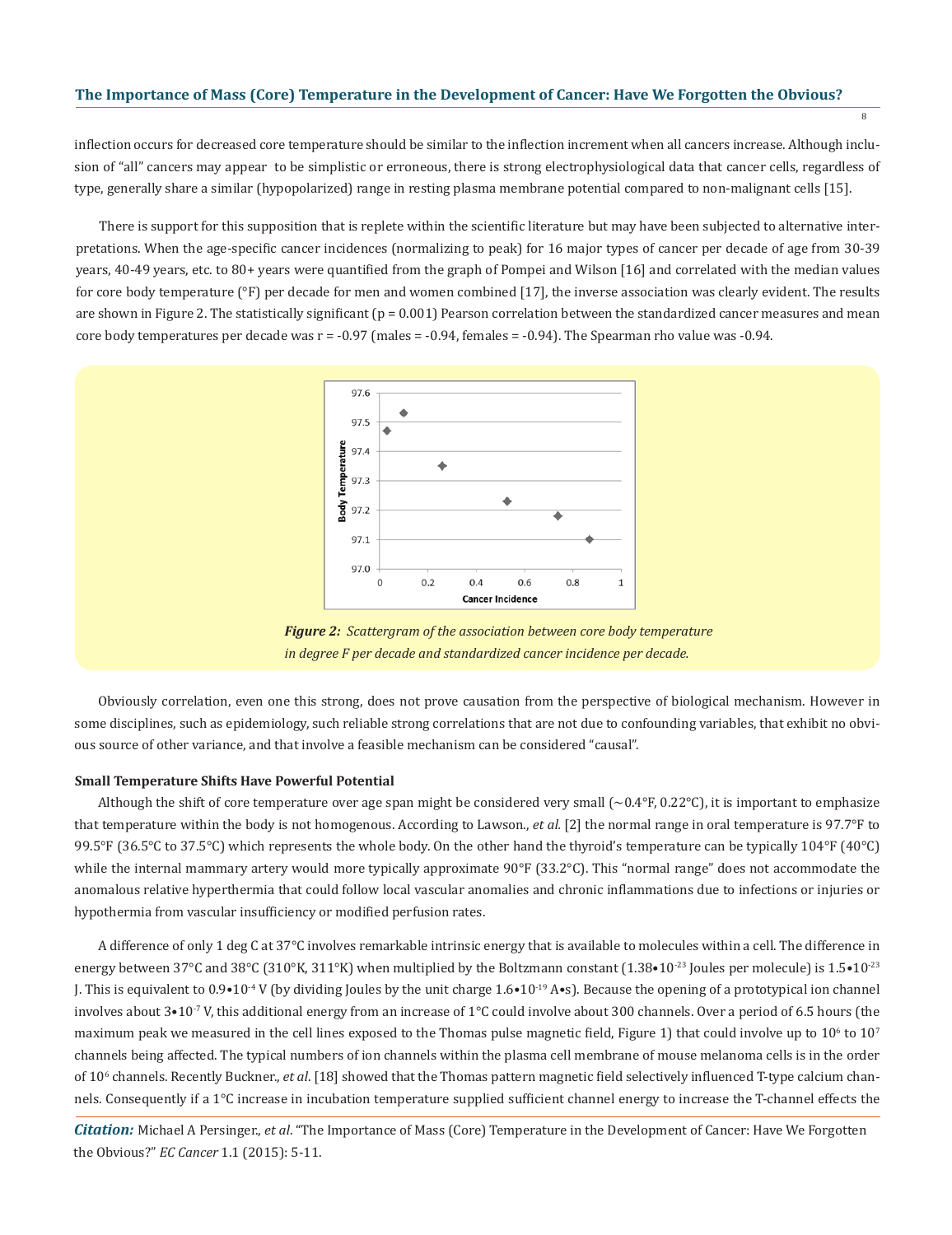$\overline{9}$ 

enhanced efficacy for diminishing melanoma growth from the synergism between this specific field and the mild hyperthermia might be explained.

From the perspective of the influence upon the physicochemical properties of water, such as viscosity [19] and the unique properties of interfacial aggregates of water molecules [20,21], this small amount of energy may produce exact effects. The division of 1.5•10- <sup>23</sup> J by the mass of a free proton (the bases of pH) is a velocity value of  $0.95 \cdot 10^2$  m $\cdot$ s<sup>-1</sup>. The typical distance between two 0-H bonds is 1.92•10<sup>-10</sup> m. Hence the time required for a unit such as a proton to move this distance would be about  $2 \cdot 10^{-12}$  s or 1 ps for a single O-H bond. This is the typical life time of the hydronium ion. These proton movements have been considered one of the major mechanisms by which magnetic fields could affect water and the shifts in pH associated with cancer cells [19,22]. In other words an increase of only 1°C would provide cellular systems with the requirements to shift critical conditions.

#### **Human Populations: Countries and Climate**

For environments where the ambient temperature is consistently higher even the homeothermic human should display slightly elevated core temperature for protracted periods. If higher core mass temperature in the absence of fever is the significant contributor to cancer occurrence then people who live in very warm climates should display less incidence and prevalence of cancer. Examination of the per capita cancer rates from the World Health Organization (WHO) supports this contention. The 20 countries (areas) with the lowest per capita prevalence (31 to 57 per 100,000) are all warm countries that include Niger, Angola, Senegal, Mauritania, and Oman. On the other hand the 20 countries within the highest per capital (507 to 646 per 100,000) include Germany, Canada, Sweden, Norway and Denmark.

#### **Human Population Treatments**

One of the most popular models in the 19<sup>th</sup> century for treatment of cancer involved hormesis which presumes that exposure (injection) to a small amount of the "poison" allowed resistance to it. The normal hormetic procedure for treating cancer was to inject small amounts of dead cancer cells. One major consequence of the injection of small amounts of foreign material into the normal body is mild hyperthermia. If our hypothesis is valid a low-level fever (and correlative activation of the immune system) could result in less likelihood of cancer proliferation as noted in our cell line studies and would be consistent with historical observations. The brilliant research by Robert M. Lafrenie has demonstrated the critical role of intercellular cohesive processes and immunological mechanisms for transforming treatment effects elicited at the cell culture level to comparable changes in actual tumor tissues.

During the latter part of the 19<sup>th</sup> century and early 20<sup>th</sup> century the proliferation of the use of *acetylsalicylic acid* or aspirin following its isolation and marketing by pharmaceutical companies would have minimized the gross population incidence of maintained fevers. Whereas (except for mixtures or tinctures of white willow bark), the standard treatment for fevers was cold clothes and ice baths these effects would have been transient in comparison to the protracted antipyretic effects of aspirin. According to our assumption this improvement of diminishment of hyperthermias in the population would have contributed to statistical increases in cancer proliferation that should be evident at the level of large populations.

The contemporary treatment for cancer is either chemotherapy or focused but strong dosages of irradiation. The compounds employed for many chemotherapies display "poison"-like properties and dissipate normal cells as well as cancer cells although the latter are more disproportionately affected. Irradiation produces significant cell damage that releases copious cytoplasmic materials into the general circulation. The general response to these conditions would be a mild and protracted hyperthermia. From our perspective a component of the efficacy of these two methods may simply be connected to their propensity to maintain the appropriate, mild, persistent elevation in low level core mass temperature.

## **Conclusions**

Core hyperthermia and its associated changes within local regions of the body may produce the conditions to diminish the growth of malignant cells and minimize the expansions of tumours. The powerful correlation between decreased core body temperature and increased cancer risk with aging is conspicuous. Combinations of contemporary treatments for cancer, such as radiation and chemotherapy, in association with moderate core hyperthermia double efficacy. In experimentally-induced tumors in mice the individuals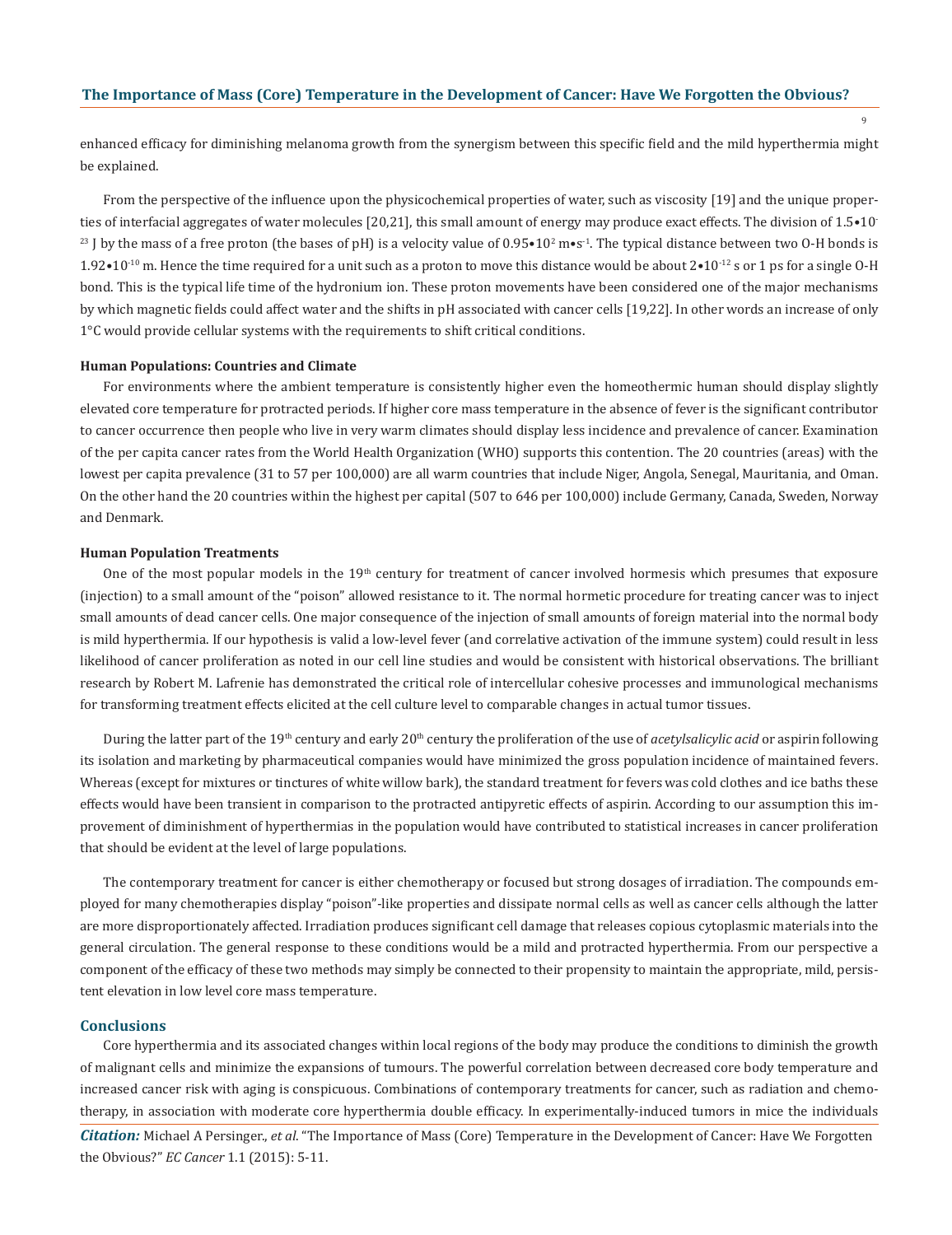within a cage that were most likely to show mild hyperthermia exhibited radically reduced tumor masses. Increasing the incubation temperature by only 1°C doubled the growth inhibition in melanoma cells exposed to weak, patterned magnetic fields. This combination did not affect normal cells and produced no obvious side effects. We recommend that cell culture researchers increase the incubator temperatures by 1 to 2°C when experimenting with novel, non-toxic cancer reducing procedures to discern if this easy and relatively normal condition can enhance the positive effects of the treatment.

10

# **Bibliography**

- 1. Persinger MA. "10-20 Joules as a neuromolecular quantum in medicinal chemistry: an alternative approach to myriad molecular pathways?" *Current Medicinal Chemistry* 17.27 (2010): 3094-3098.
- 2. Lawson RN and Chughtai MS. "Breast cancer and body temperature". *Canadian Medical Association Journal* 88.2 (1963): 68-70.
- 3. Kleef R., *et al*. "Cancer incidence and spontaneous remissions". *Neuroimmunomodulation* 9.2 (2001): 55-64.
- 4. Cooper GS., *et al*. "Risk of adult acute leukemia in relation to prior immune-related conditions". *Cancer Epidemiology and Biomark ers Review* 5.11 (1996): 867-872.
- 5. Van der Zee J. "Heating the patient: a promising approach?" *Annals of Oncology* 13.8 (2002): 1173-1184.
- 6. Hildebrandt B., *et al*. "The cellular and molecular basis of hyperthermia". *Critical Review in Oncology/Hematology* 43.1 (2002): 33-56.
- 7. Karbowski LM., *et al*. "Digitized quantitative electroencephalographic patterns applied as magnetic fields inhibit melanoma cell proliferation in culture". *Neuroscience Letters* 523.2 (2012): 131-134.
- 8. Buckner G. "Effects of electromagnetic fields on biological processes are spatial and temporal dependent". PhD. Thesis, Laurentian University (2011).
- 9. Martin LJ., *et al*. "Thermal analgesic effects from weak, complex magnetic fields and pharmacological interactions". *Pharmacology, Biochemistry and Behavior* 78.2 (2004): 217-227.
- 10. Del Sepia C., *et al*. "Pain perception and electromagnetic fields". *Neuroscience and Biobehavioral Reviews* 31.4 (2007): 619-642.
- 11. St-Pierre LS and Persinger MA. "Experimental facilitation of the sensed presence is predicted by specific patterns of applied mag netic fields not by suggestibility: re-analyses of 19 experiments". *International Journal of Neuroscience* 116.9 (2006): 1-18.
- 12. Hu JH., *et al*. "Suppression of growth of injected melanoma cells by whole body exposure to specific spatial-temporal configura tions of weak intensity magnetic fields". *International Journal of Radiation Biology* 86.2 (2010): 79-88.
- 13. Moles A., *et al*. "Psychosocial stress affects energy balance in mice: modulation by social status". *Psychoneuroendocrinology* 31.5 (2006): 623-633.
- 14. Persinger MA., *et al*. "Synergistic induction of severe hypothermia (poiklothermia) in limbic seizures, acepromazine and physical restraint: role of noradrenergic alpha-1 receptors". *Pharmacology, Biochemistry and Behavior* 70.2-3 (2001): 341-352.
- 15. Levin M. "Molecular bioelectricity in developmental biology: new tools and recent discoveries". *Bioassays* 34.3 (2012): 205-217.
- 16. Pompei P and Wilson R. "Age distribution of cancer: The incidence turnover at old age". *Human and Ecological Risk Assessment*  17.1 (2001): 1619-1650.
- 17. Waalen J and Buxbaum JN. "Is older colder or colder older? The association of age with body temperature in 18,630 individuals". *Journal of Gerontology Series A: Biological Sciences and Medical Sciences* 66.5 (2011): 487-492.
- 18. Buckner CA., *et al*. "Inhibition of cancer cell growth by exposure to a specific time-varying electromagnetic field involves T-type calcium channels". *PLOS One* 10.4 (2015): e0124136.
- 19. Karbowski LM and Persinger MA. "Variable viscosity of water as the controlling factor in energetic quantities that control living systems: physicochemical and astronomical interactions". *International Letters of Chemistry, Physics and Astronomy* 4 (2015): 1-9.
- 20. Del Giudice E and Preparata G. "Coherent dynamics in water as a possible explanation of biological membranes formation". *Jour nal of Biological Physics* 20.1 (1994): 105-116.
- 21. Zheng JM., *et al*. "Surfaces and interfacial water: evidence that hydrophilic surfaces have long-range impact". *Advances in Colloidal Interface Sciences* 127.1 (2006): 19-27.